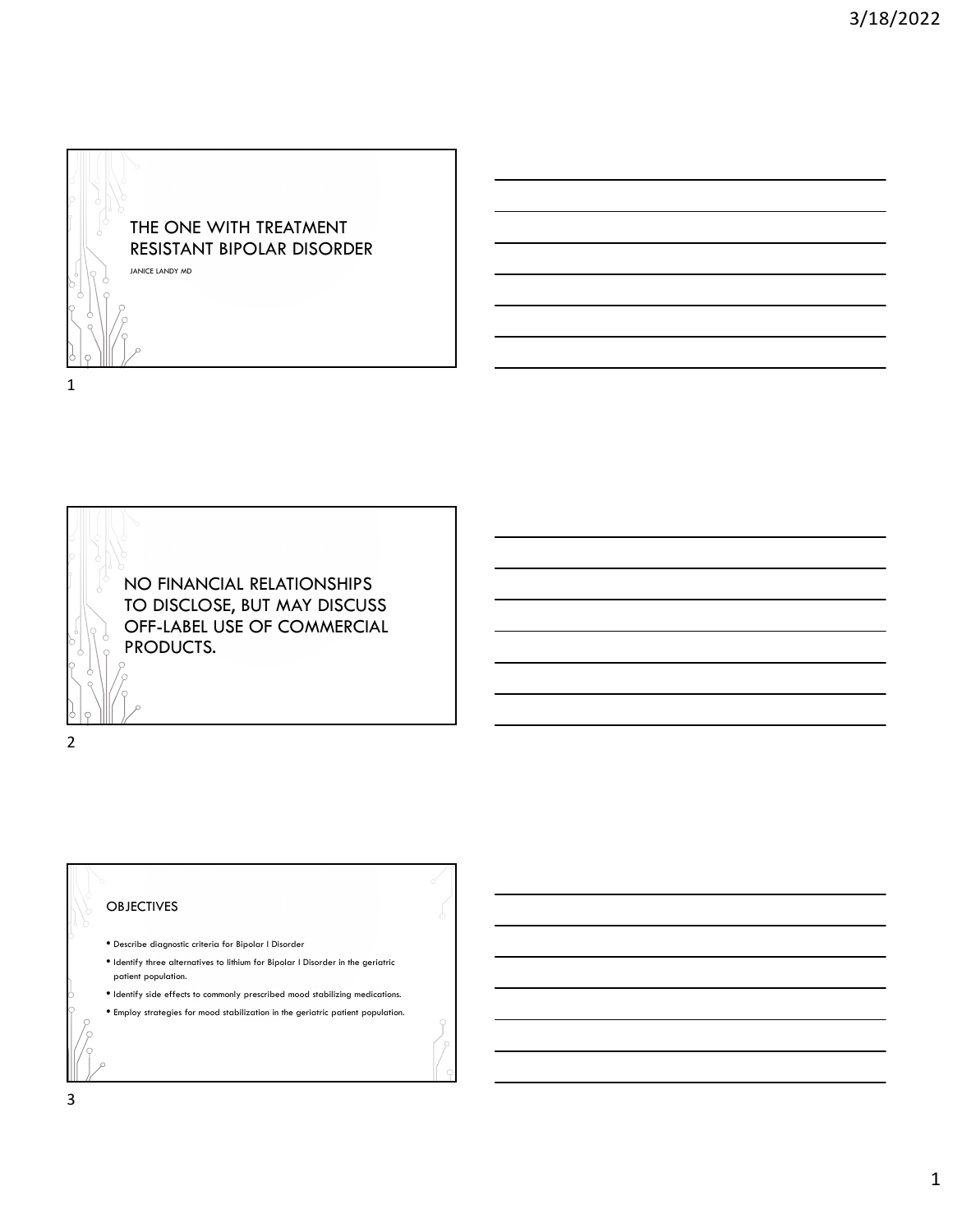## CASE-HPI

4

5

82-year-old male with past medical history significant for HTN and Bipolar I Disorder and HTN who presents to hospital with lower extremity erythema as well as decreased need for sleep and changes in behavior.

CASE-HPI CONTINUED • Patient managed multiple decades on lithium • Hospital admission for lithium toxicity earlier in year • Lithium stopped • Patient not immediately restarted on mood stabilizing agent (does this contradict the next slide? • History of prolonged admissions related to Bipolar I diagnosis

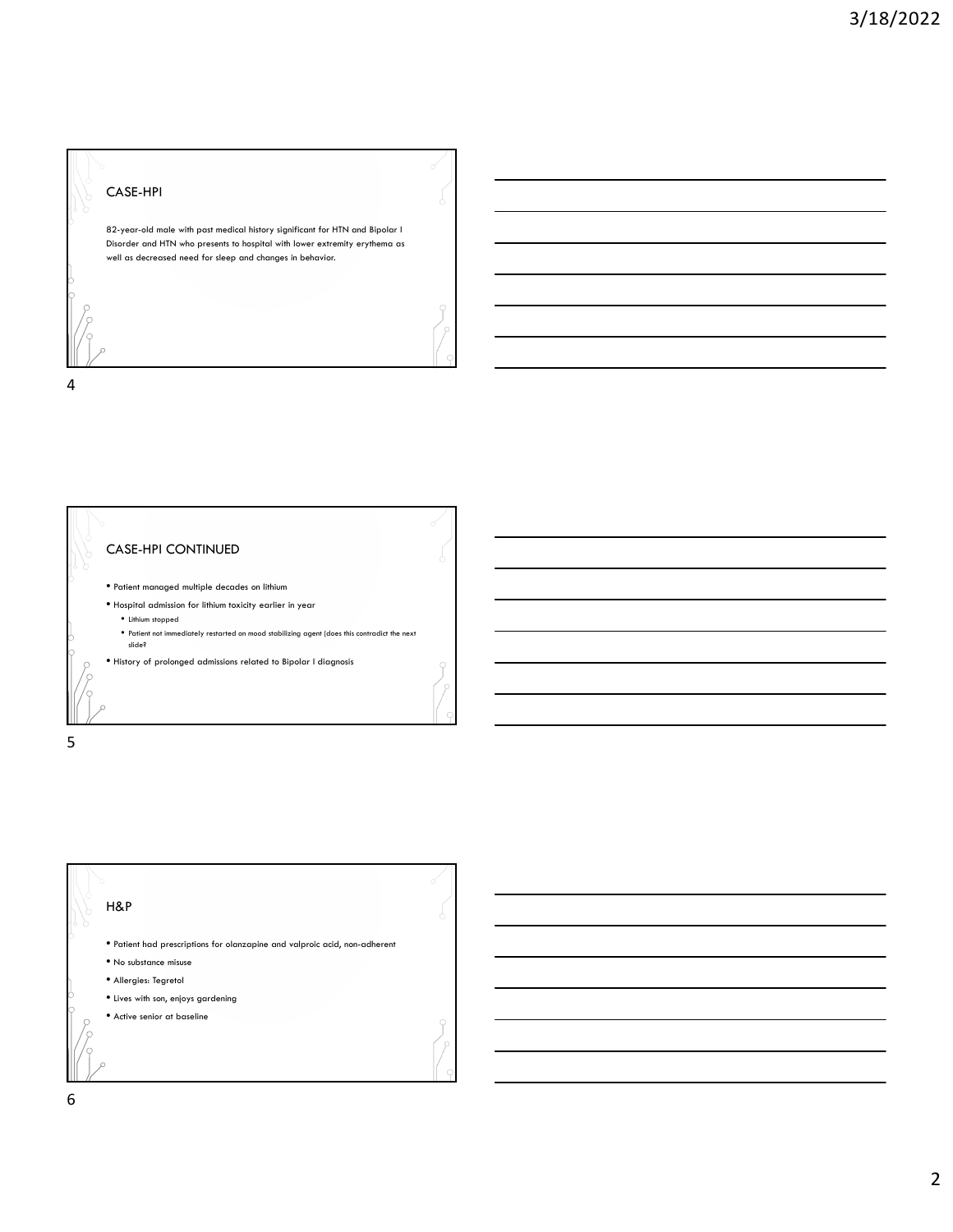



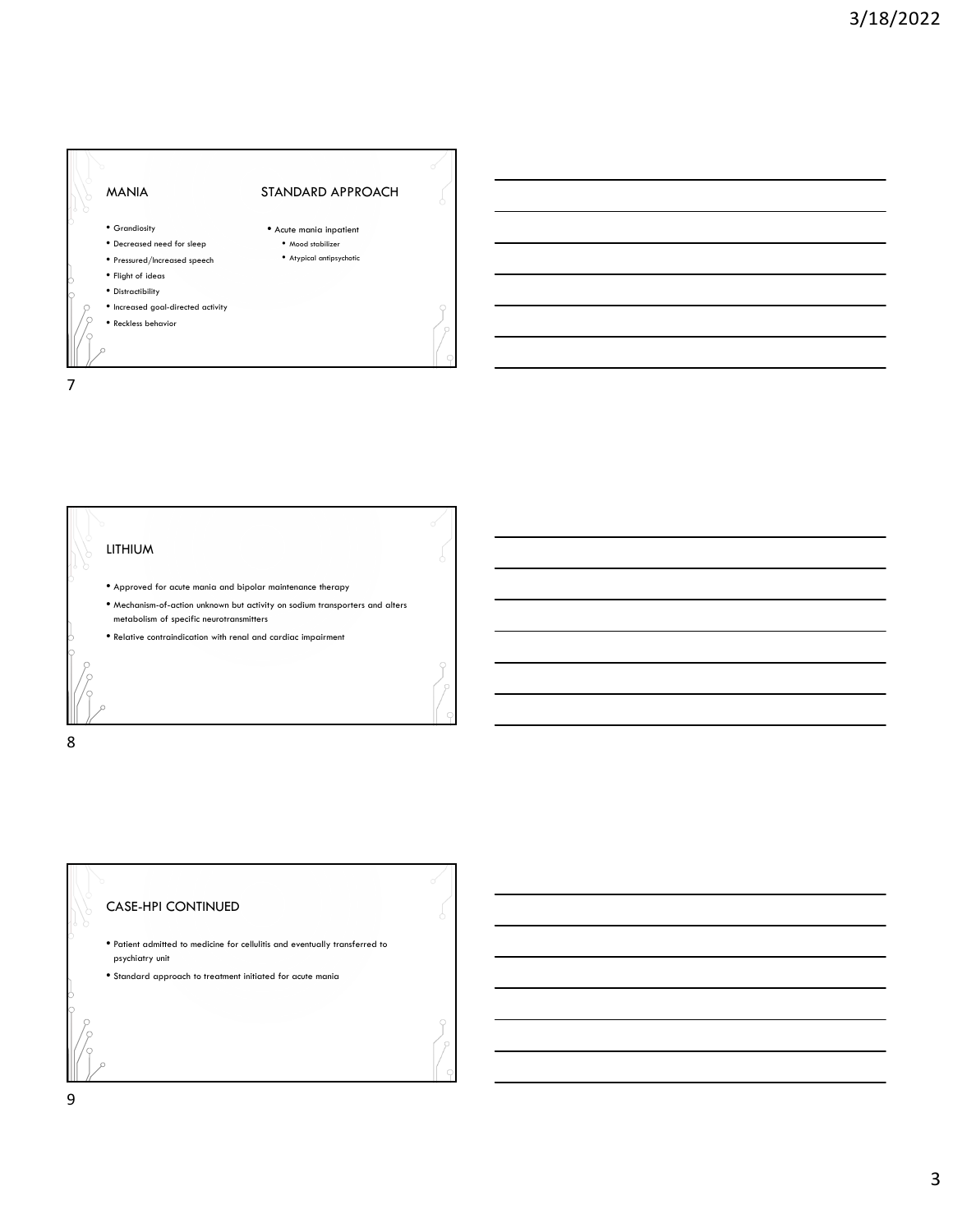



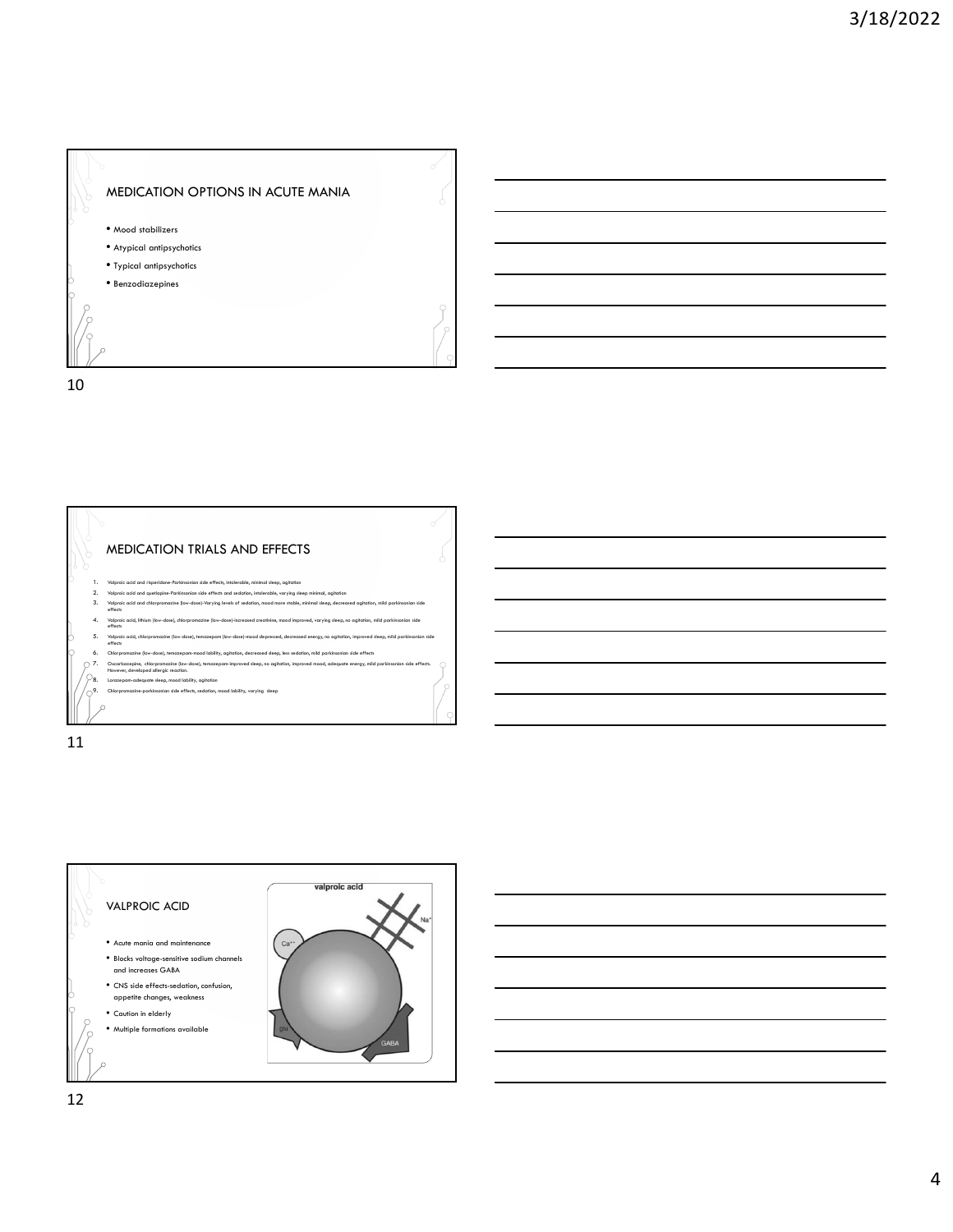







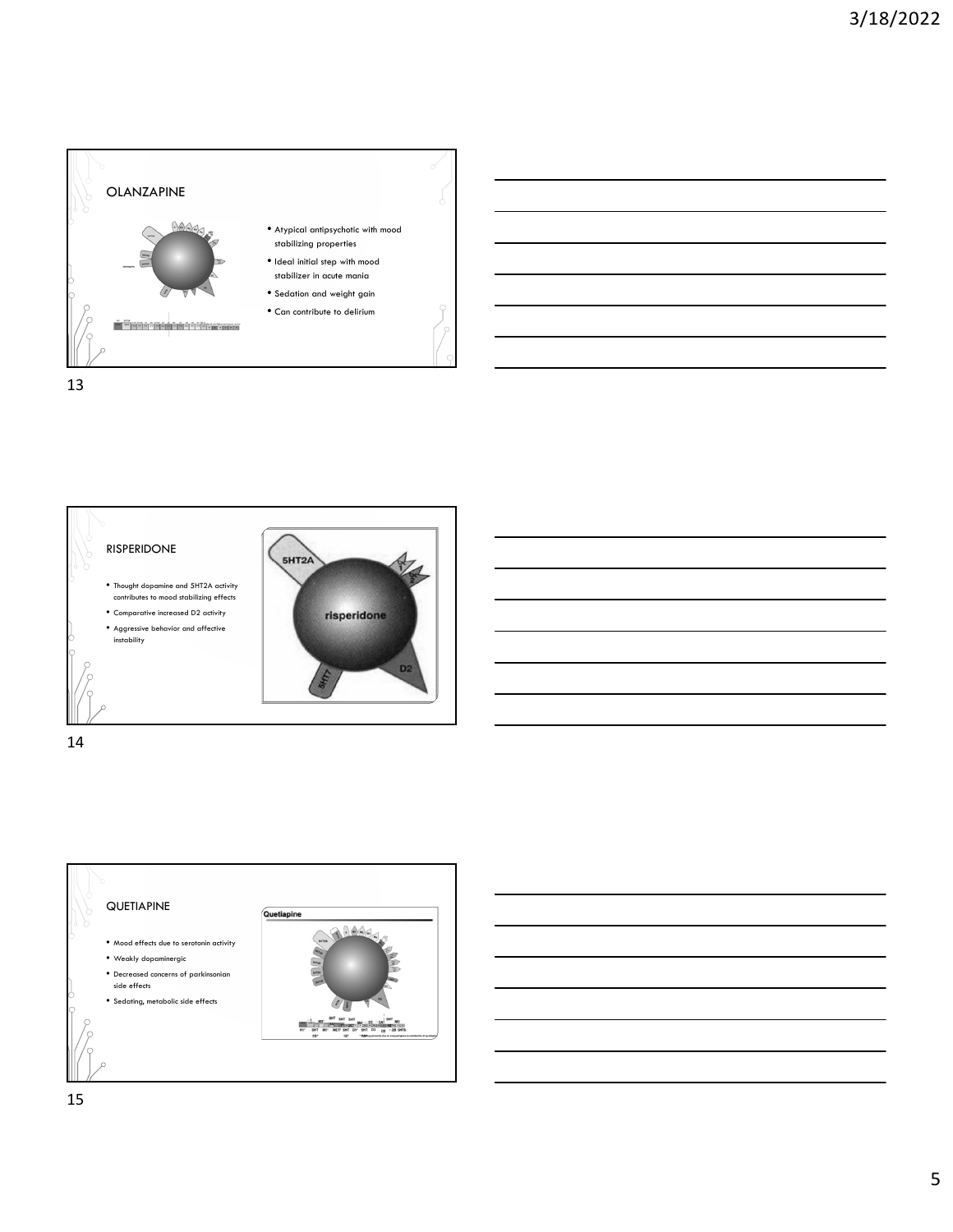